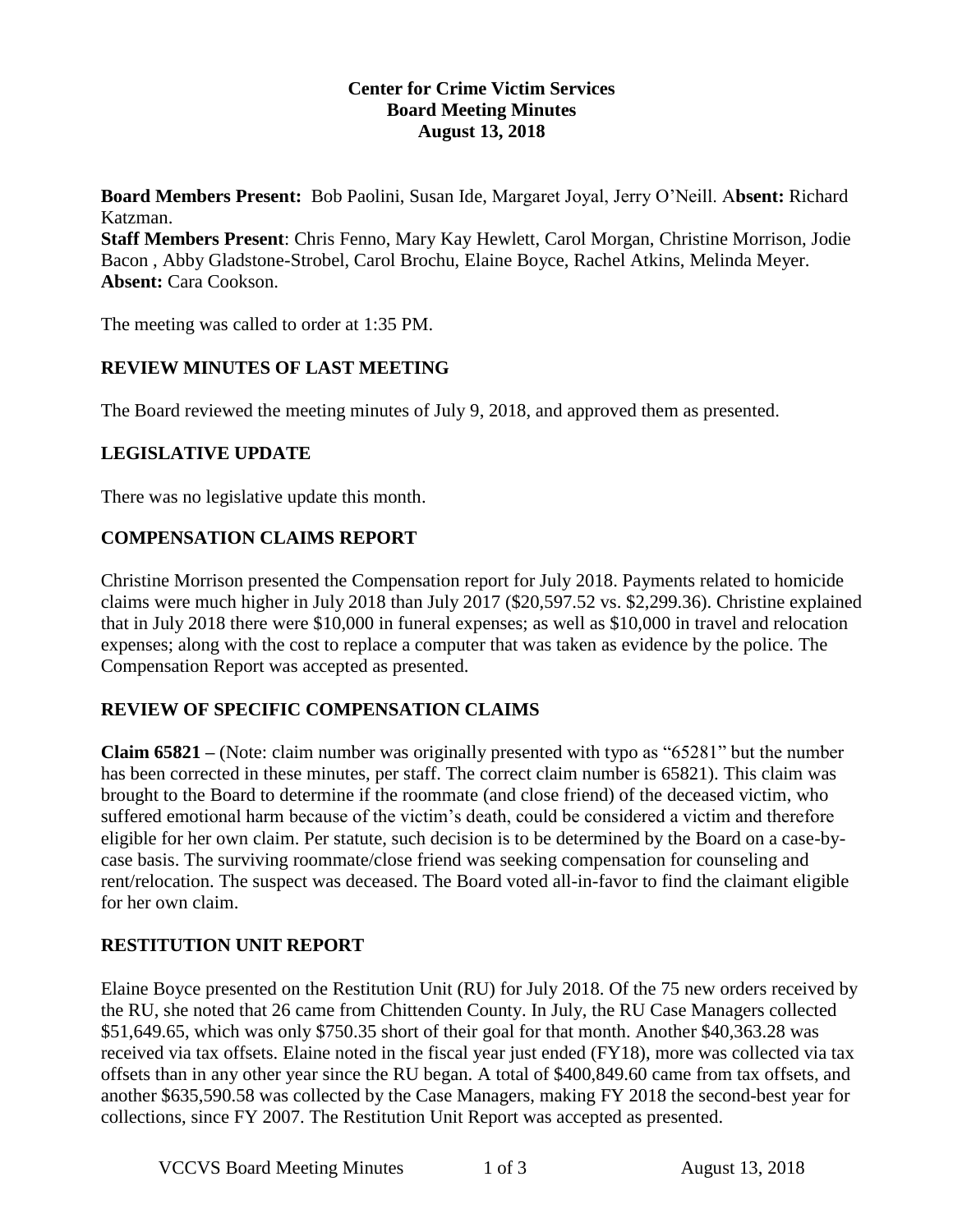#### **FINANCIAL REPORT**

Carol Brochu presented the Financial Report through July 2018. She reminded everyone that the state's new fiscal year (FY19) began on July  $1<sup>st</sup>$  so the Center is now operating on the FY19 budget. She noted that the Center's Appropriation for FY19 is slightly higher than it was in FY18, and she's hoping we'll collect a bit more in revenues in FY19. So far, as of July 31<sup>st</sup>, 6.82% had been collected for FY19.

Carol explained that she bases her projected budget figures on a three-year average of prior years. She monitors both the Compensation Fund balance and the Restitution Fund balance monthly, looking at both operating expenses and payments to victims. She noted that the posting times of various revenues effects the figures presented on her board reports. For example, credit card receipts to the RU aren't posted until a month later than they are received. She also explained that the negative figure for Accrued Balance is due to the processing of payments to sub-grantees, since the Center pays out federal grant funds to our sub-grantees before the funds have been received. The figure listed as "Other Grants" represents money that the RU has collected for the Compensation Program, transferred quarterly by Mary Kay Hewlett.

Carol Brochu added that Center staff are now being offered a monthly finance update, to be held each month before the Board meeting. She had just presented the first such update to staff on August 10<sup>th</sup>. The Financial Report was accepted as presented.

#### **REVIEW of PROPOSED CHANGES TO TRAVEL AND MEALS REIMBURSEMENT RATES FOR CCVS STAFF**

Rachel Atkins presented draft language for proposed changes to the reimbursement rate used for travel and meals expenses for Center staff. Under the proposed changes, the mileage reimbursement rate for CCVS staff would be the same as the state's rate, which usually follows the federal rate. The meals reimbursement rate for staff would be the same as the federal rate. Moving to the federal meals rate will be helpful for staff attending out-of-state conferences in cities where meals are often more expensive. Carol Brochu added that using the federal rate will align with federal grant guidelines.

Margaret Joyal requested a change in the proposed language regarding mileage, so that the phrase about travel "from the primary work site to the destination" is listed before the phrase about travel "from the employee's home to the destination." It was agreed that the interim policy would reflect this change and that the new language would be brought back to the Board within the next few months.

#### **CENTER UPDATE**

Chris Fenno updated the Board on a variety of topics, including the national VOCA Training conference that she and other staff had recently attended. Chris gave a one-hour presentation at the conference on how to use VOCA (Violence of Crime Act) funding. At the same conference, Carol Morgan who serves on the national Compensation Board heard recommendations and brain-stormed ways that Vermont's compensation program might gain more funding. Although Vermont's federal VOCA funding increased, our federal Compensation funding did not.

Chris Fenno advised that the Executive Director of VOCA is stepping down, which might create an opportunity to change the base allocation for state funding which is currently based on state populations. A new formula could increase funding to small states such as Vermont.